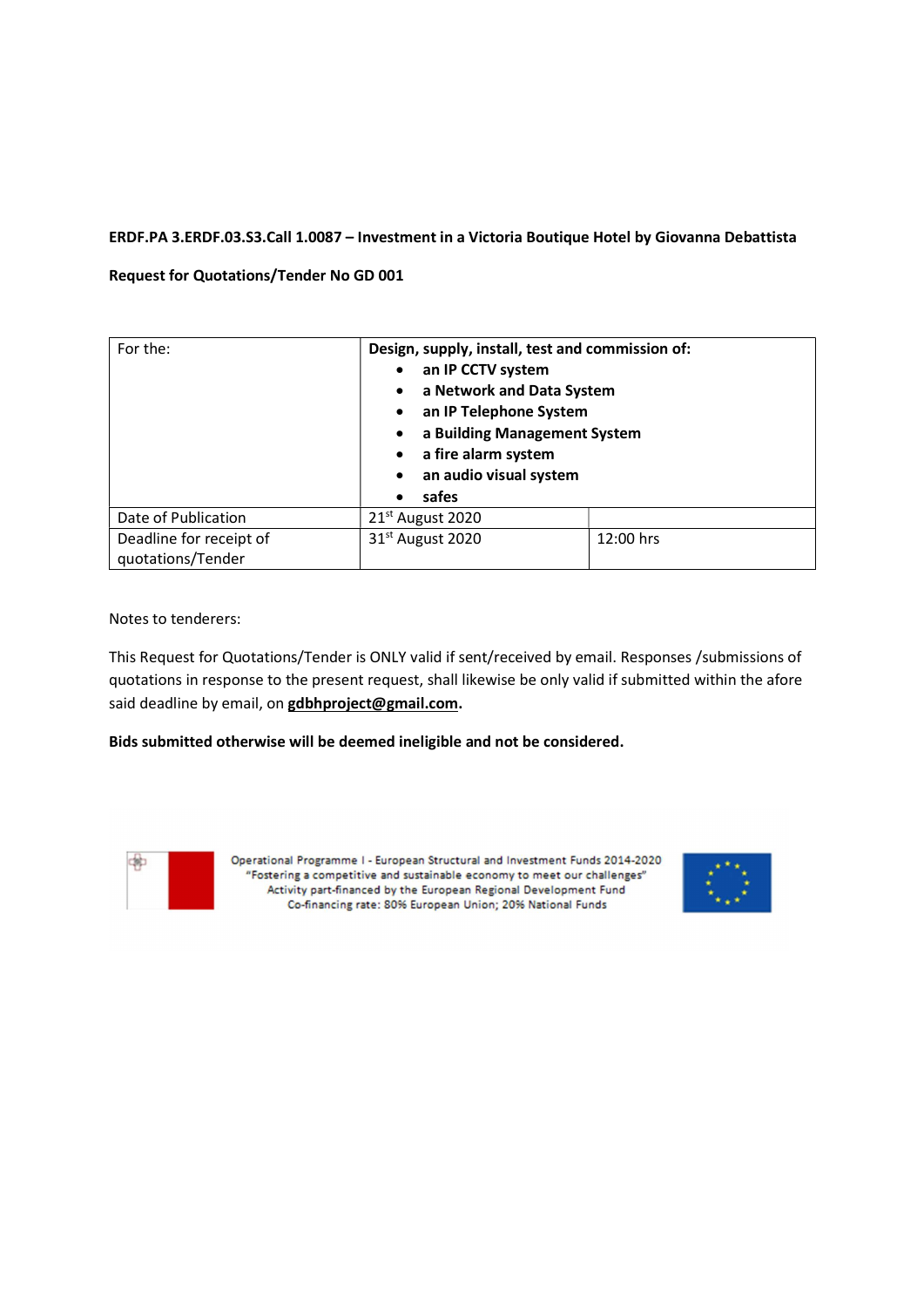## Terms of Request for Quotation/Tender

- 1. Ms Giovanna Debattista, henceforth the Contracting Authority, invites the submission of bids under the present request for quotation/tender, the subject of which is the Design, supply, install, test and commission of:
	- an IP CCTV system
	- a Network and Data System
	- an IP Telephone System
	- a Building Management System
	- a fire alarm system
	- an audio visual system
	- safes
- 2. The successful bidder(s) shall supply, install test and commission such supplies at the 18, St. Domenic Street, Victoria, Gozo. Quoted prices shall be deemed to be inclusive of all costs including the supply, install, testing and commissioning of the said systems/items.
- 3. The said supplies shall be commissioned by the following date: 31 May 2021. The ability to deliver earlier than this deadline will be considered positively.
- 4. The successful bidder(s)/contractor(s) shall be held liable for any losses incurred by the Contracting Authority if this deadline is not honoured as well as for any delays in the submission of delivery notes, invoices and/or receipts and due to which the Ms Debattista suffers financial liability.
- 5. This is a unit-price for supplies contracts. Interested parties shall quote for each item within a lot with the quote indicating price excluding VAT, the value of the VAT and the price inclusive of VAT using the tender bidding form provided. Its use is mandatory, and bids will be declared not administratively compliant if it is not used.
- 6. All communications shall be made in writing, using the email address in reference. No other forms of communication shall be entertained. Any communication shall be in English.
- 7. This request for quotations/Tender is being issued under an open procedure.
- 8. This request for quotations/Tender is **divided into lots**. Interested parties may, if they wish, quote for one lot only, indicating '0' or 'Nil' in each filed of the other lot. Quotations will not be accepted for incomplete quantities.
- 9. All bids must meet the minimum technical specifications provided. Variant solutions shall not be accepted.
- 10. The procurement in question forms part of a project part-financed by the SME Diversification and Innovation Grant Scheme, under the Business Enhance Initiative part-financed under Operational Programme I – Fostering a competitive and sustainable economy to meet our challenges through the European Regional Development Fund (ERDF) 2014-2020.
- 11. No clarification meeting/site visit is planned. However, requests for clarifications may be sent by email, as indicated above, by not later than four calendar days from the 'Deadline for receipt of quotations' indicated on the first page of this document. Replies will be published on the http://www.weddingsbygovi.com/ website as soon as possible, and not later than within three calendar days from the 'Deadline for receipt of quotations'. No clarification will be published later than three calendar days from the deadline for the receipt of quotations.
- 12. Interested Parties should be aware that upon implementation, the Supplier shall issue a delivery note.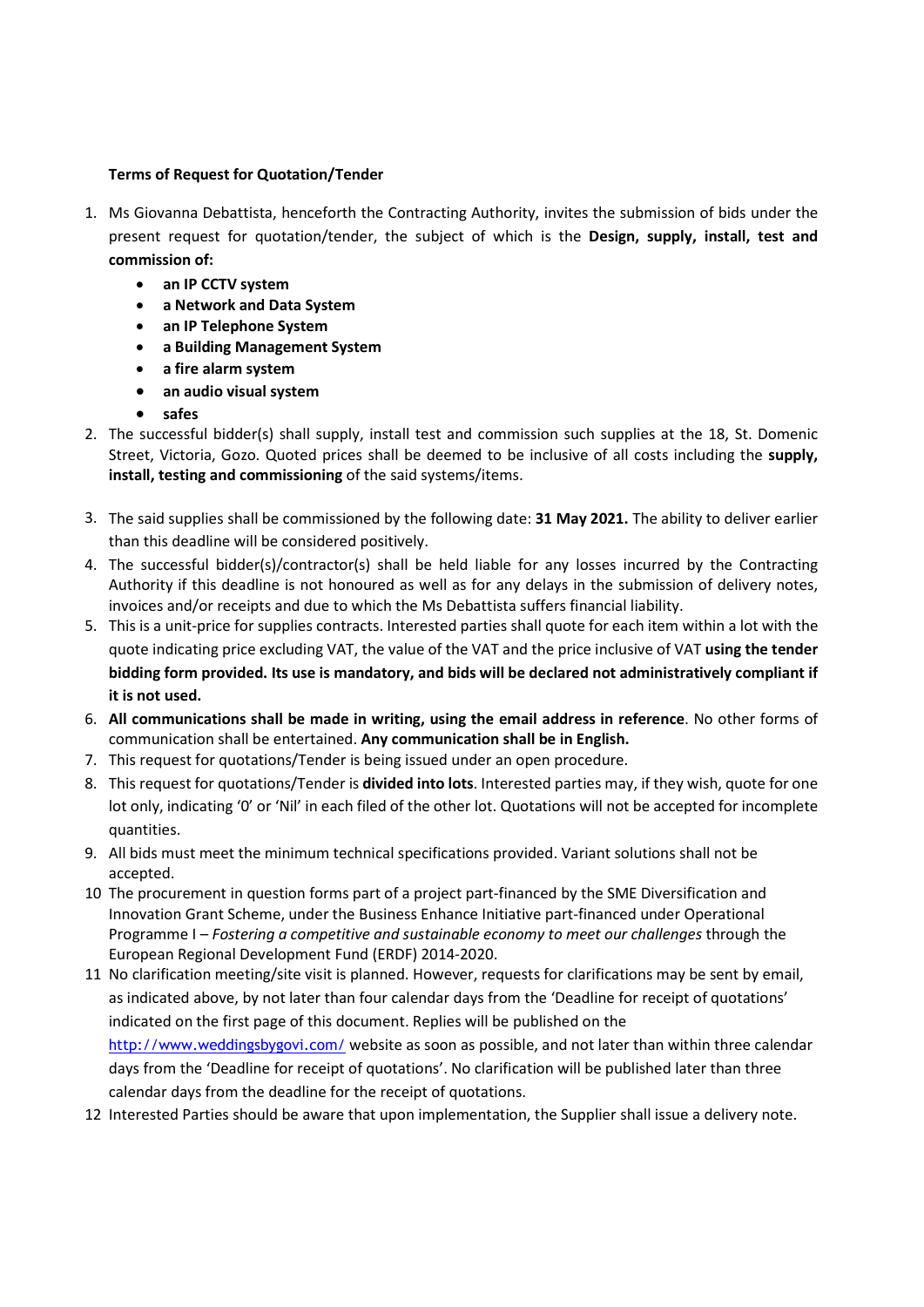Subsequently, the Supplier shall issue an invoice (distinct in form and nature from the delivery note) to request payment. The Invoice should be in line with the VAT legislation, include a description of the goods, reference to contract and delivery.

Together with the Invoice, the Supplier shall fill in the Supplier Financial Identification Form provided by the Contracting Authority.

In view of the fact that this is a Business Enhance ERDF project, Cash disbursements are strictly prohibited. The total expenditure must be paid through transparent, traceable bank transactions, i.e. either through direct bank transfer or through payments by cheque. Following Payment, the Supplier shall issue a VAT receipt and a warranty.

- 13. Payment terms may include a deposit upon signature of contract. However, the last payment shall be effected ONLY after successful commissioning of the system.
- 14 The warranty shall be for a period of two years.
- 15. Any quotation submitted under this request for quotations/tender shall remain valid for twelve (12) months from the deadline for the receipt of bids.
- 16. Interested Parties should keep in view that payments will be made through an identifiable bank account to the identified bank account of the Service Provider/Supplier as outlined in the Supplier Financial Identification Form.
- 17. In order to be considered eligible for the award of the contract, economic operators must provide evidence that they meet or exceed certain minimum criteria described hereunder.
- 18. The Contracting Authority intends to procure the said supplies from the interested parties submitting the cheapest priced offer satisfying the minimum technical requirements. Bidders shall take the following points into consideration:
	- a) The cost of any operating system/software, including its installation, shall be part included in the price, and not quoted separately.
	- b) Insofar as applicable, Bidders shall ensure that system has the lowest environmental footprint possible. This shall include, but not be limited to energy consumption of the resources used by the system.
- 19. Without prejudice to the above, the Contracting Authority reserves the right to opt in favour of an offer that is dearer than the cheapest technically compliant offer.
- 20. Without prejudice to any other clause in this request for quotations/tender, the Contracting Authority may for any reason whatsoever, and without any liability whatsoever, cancel the present procurement exercise at any point in time prior to the signature of contract with the selected bidder(s).
- 21. The laws of Malta shall apply in all matters relevant to the present Tender and the subsequent Contract to be entered into by the Contracting Authority and the Successful Bidder(s).

# 22. Eligibility Criteria

i By submitting a quote, a bidder(s) shall be declaring that it does not engage in any form of discrimination on the basis of sex, gender, racial or ethnic origin, religion or belief, disability, age or sexual orientation. It also has policies to safeguarding individuals /employees against victimization and/or harassment.

> The Contracting Authority reserves the right to immediately stop any agreement with any Contractor and hold such a contractor liable for any losses which it may incur if following the signature of the agreement for the supply of items as per present RFQ/Tender, it transpires that such a declaration was not made in good faith and/or the Contractor engages or has engaged in any such form of discrimination.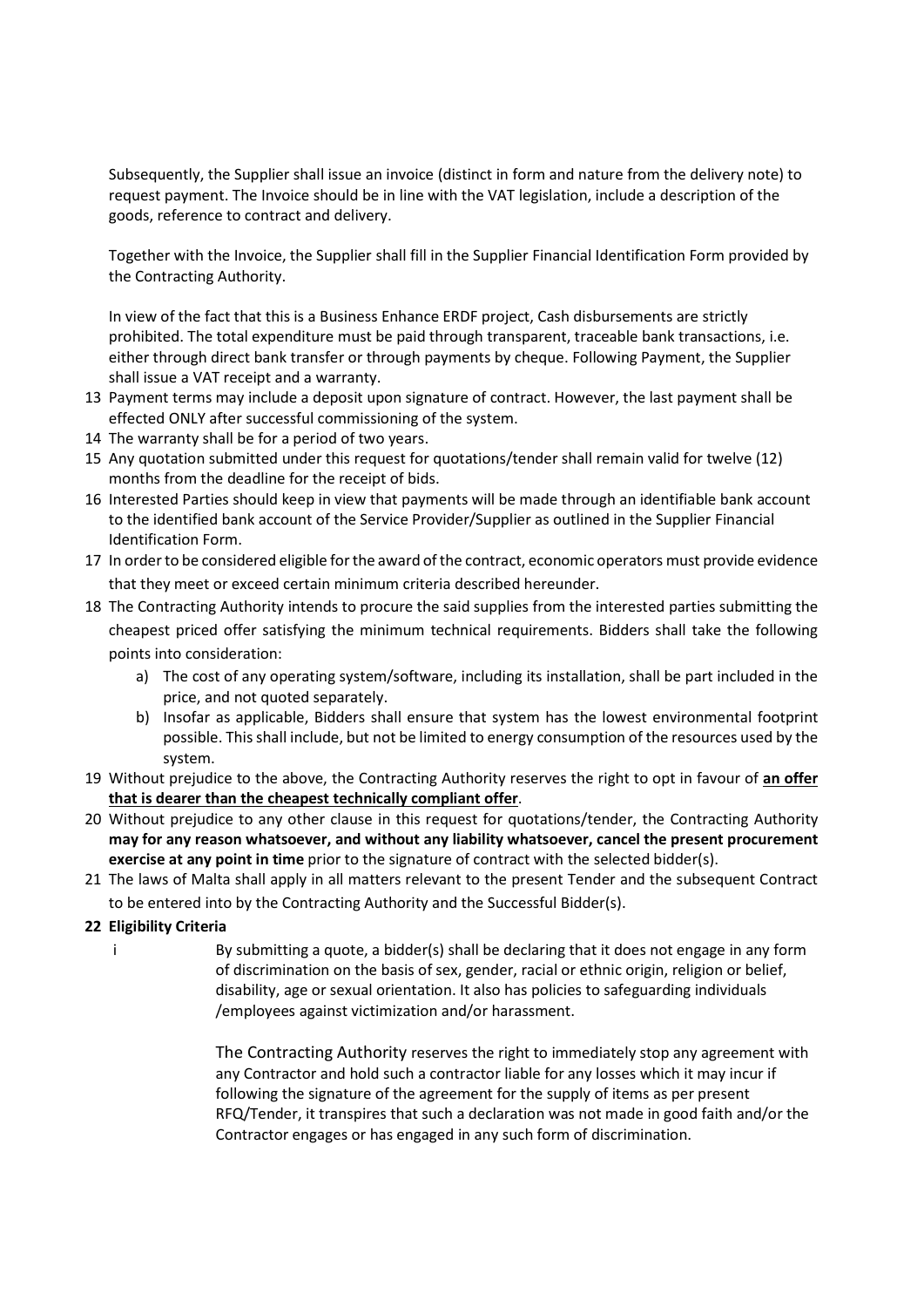| ii. | The Interested Party shall quote by providing a comprehensive description of the items   |
|-----|------------------------------------------------------------------------------------------|
|     | which one intends to provide, which may include brochures and any other literature       |
|     | deemed necessary. The said documentation shall be in English, and shall be sufficiently  |
|     | exhaustive to enable a proper evaluation of the bidder's ability to deliver the required |
|     | solution as well as how the proposal meets the requirements outlined in the Technical    |
|     | Specifications in point 23 below                                                         |

iii Interested Party quotes with equipment which meets all the minimum technical specifications below.

# 23. Technical Specifications

| s Technical Specifications |                                                                                                                                                                                     |
|----------------------------|-------------------------------------------------------------------------------------------------------------------------------------------------------------------------------------|
| Lot <sub>1</sub>           | The successful bidder shall design, supply, install, test and commission an IP CCTV<br>system, inclusive of:                                                                        |
| IP CCTV<br>system          | 26 IP Colour dome CCTV cameras for both internal and external use with<br>$\bullet$<br>corrosion rated protection and UV resistant materials,                                       |
|                            | one (1) 32 channel DVR plus hard-disk storage (minimum 8 TB) for safe-keeping<br>$\bullet$<br>of recordings,                                                                        |
|                            | cabling and signage and any accessories and licences as necessary.<br>$\bullet$                                                                                                     |
|                            | Bidders should refer to the attached plans                                                                                                                                          |
| Lot 2                      | The successful bidder shall design, supply, install, test and commission the data network<br>infrastructure required within the hotel for the Contracting Authority to be able to   |
| Network                    | provide different digital services to its guests. It is inclusive of:                                                                                                               |
| and Data<br>System         | one (1) 19" 22U wall-mounted data cabinet;<br>$\bullet$                                                                                                                             |
|                            | three (3) UTP 19" 24 port patch panels,<br>$\bullet$<br>three (3) 19" 1U Cable management panels;<br>$\bullet$                                                                      |
|                            | two (2) 8Way 13Amp UK Socket Power Distribution Units;<br>$\bullet$                                                                                                                 |
|                            | two (2) 24port POE Network Switch Gigabit;<br>$\bullet$                                                                                                                             |
|                            | one (1) 24port non-POE Network Switch Gigabit;<br>$\bullet$                                                                                                                         |
|                            | four (4) Internal WIFI access point - Long Range;<br>$\bullet$                                                                                                                      |
|                            | one WiFi Controller;<br>$\bullet$                                                                                                                                                   |
|                            | one (1) Network Router;<br>$\bullet$                                                                                                                                                |
|                            | one (1) 1kVA Online UPS; and,<br>data points as necessary to support TV, UPS and telephone systems across the hotel.                                                                |
|                            | Bidders should refer to the attached plans                                                                                                                                          |
| Lot 3                      | The successful bidder shall design, supply, install, test and commission an IP telephone<br>system within the hotel to provide telephone connectivity to guests and staff alike. It |
| IP Telephone               | shall be inclusive of:                                                                                                                                                              |
| System                     | one (1) PABX including relevant FXO and FSX modules;<br>٠                                                                                                                           |
|                            | one (1) IP reception telephone; and,<br>$\bullet$<br>seven (7) IP phones for the guest rooms.<br>$\bullet$                                                                          |
| Lot 4                      | The successful bidder shall design, supply, install, test and commission a Building<br>Monitoring System within the boutique hotel being equipped by the Contracting                |
| <b>Building</b>            | Authority. It shall be inclusive of the sum total of integrated functionalities which                                                                                               |
| Management                 | constitute the system, including:                                                                                                                                                   |
| System                     | seven (7) room control units,                                                                                                                                                       |
|                            | seven (7) external and seven (7) internal card readers,                                                                                                                             |
|                            | seven (7) in-room thermostats latching relays,<br>$\bullet$                                                                                                                         |
|                            | seven (7) flood sensors in the bathrooms,                                                                                                                                           |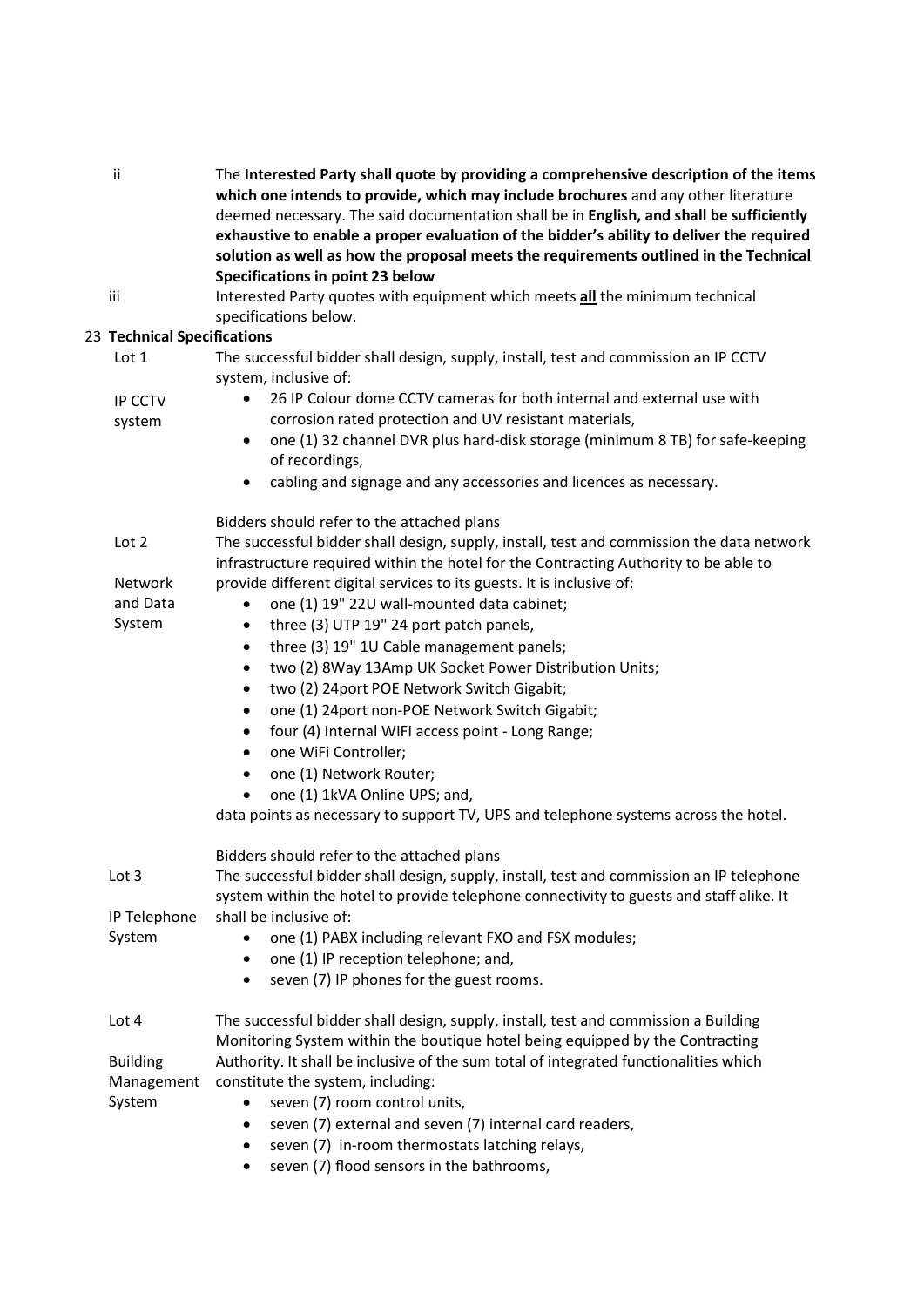- fourteen (14) room/window surface magnetic contacts;
- seven (7) 12V alarm bells.

It shall also be inclusive of the system core-infrastructure including:

- one (1) network BUS convertor,
- card programmer plus cards, and master card,
- hotel building management software and server.

#### Lot 5 The successful bidder shall design, supply, install, test and commission a complete fire alarm and detection system across the whole premises, inclusive of:

| A Fire Alarm                                                                                                                          | Analogue addressable Fire Alarm Panel                |    |  |
|---------------------------------------------------------------------------------------------------------------------------------------|------------------------------------------------------|----|--|
| System                                                                                                                                | Smoke detector                                       | 33 |  |
|                                                                                                                                       | Smoke detector complete with beacon and sounder base | 8  |  |
|                                                                                                                                       | Rate of rise heat detector                           | 5  |  |
|                                                                                                                                       | Remote LED indicator                                 | 17 |  |
|                                                                                                                                       | External beacon + sounder                            | 2  |  |
|                                                                                                                                       | Manual call point                                    | 5  |  |
|                                                                                                                                       | Magnetic Door Holder                                 | 6  |  |
|                                                                                                                                       | Alarm Interface Unit                                 | 3  |  |
|                                                                                                                                       | Auto dialler                                         |    |  |
| The successful bidder shall design, supply, install, test and commission a complete audio-<br>Lot $6$<br>visual system, inclusive of: |                                                      |    |  |

# Audio Visual

## System

- o seven (7) 43" TVs (plus bracket) for each of the hotel's seven rooms,
- o Two (2) 48" TV (plus bracket) for the common areas.
- Audio system will be inclusive of:

**•** Televisions

- o Music player with integrated amplifier,
- o three (3) weather proof speakers and (2) soundbars for the internal common areas, namely the reception and the breakfast area.
- Lot 7 Safes The successful bidder shall supply and deliver: seven hotel room safes with digital locks + pass key (Dimensions c. 200mm X 470mm X 200mm; and, one, free standing electrical safe for reception (Dimensions c. 250mm X 350mm X 250mm).

Dimensions are approximate and the Contracting Authority shall accept variances of ±5mm

# 24. (D) Financial Offer

The Bidder(s) shall provide their submission using the Tendering Bid Form in Annex 1 as a template. They may copy and paste it on their letterhead but shall not delete any element from it. Bidders who do not use the attached template, or who delete any element from it, shall be considered not administratively compliant, and their submission not considered any further.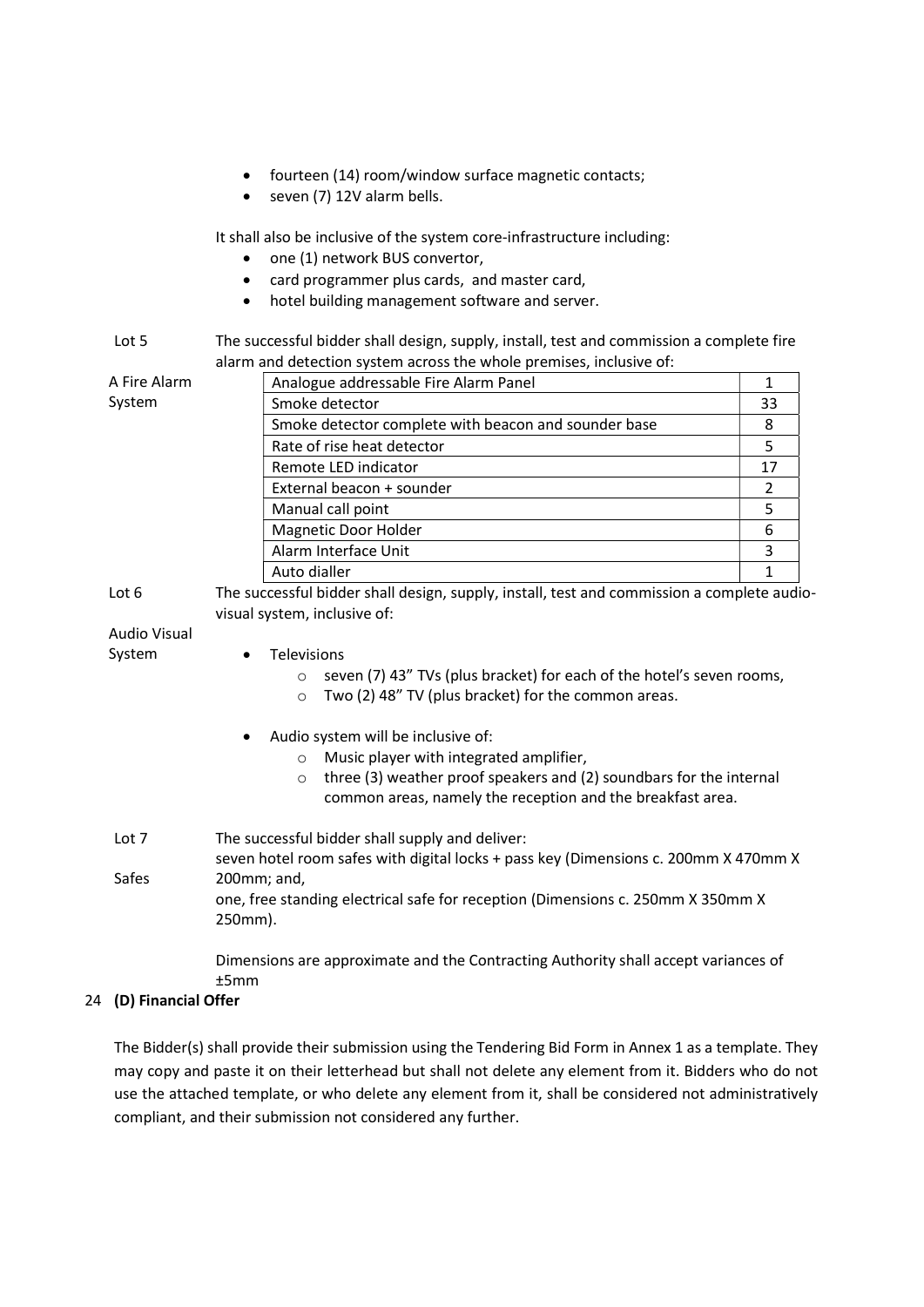The quote shall make reference to the Project Code: ERDF.PA 3.ERDF.03.S3.Call 1.0087, the name of the Contracting Authority – Ms. Giovanna Debattista, her VAT Number: MT MT18946512, and the title of the RFQ/Tender: Design, supply, install, test and commission of:

- an IP CCTV system
- a Network and Data System
- an IP Telephone System
- a Building Management System
- a fire alarm system
- an audio visual system
- safes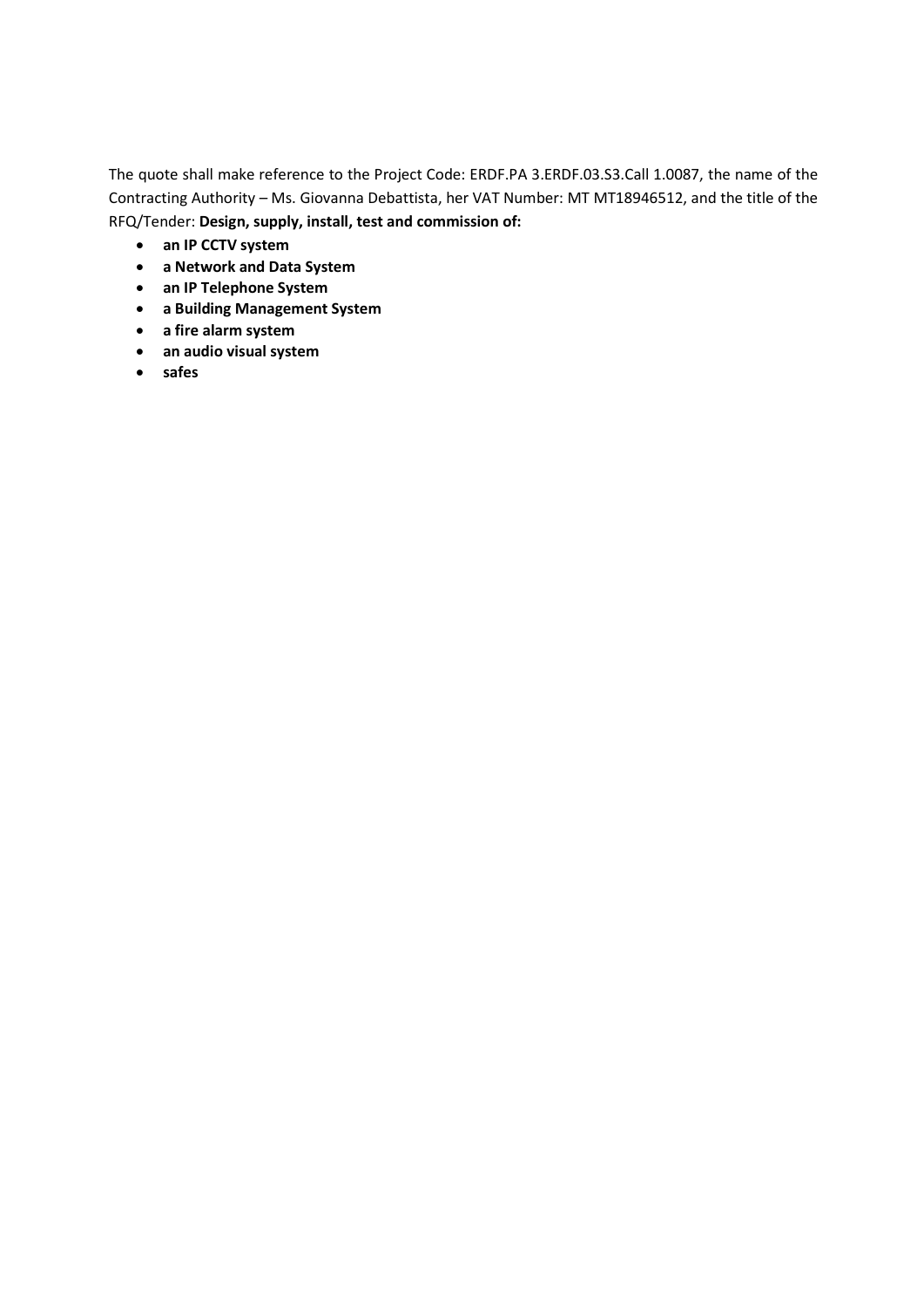### Annex 1

Quote provided to Ms Giovanna Debattista, VAT Number: MT18946512, in response to the Request for Quotations/Tender No GD 001 bearing title Design, supply, install, test and commission of:

- an IP CCTV system
- a Network and Data System
- an IP Telephone System
- a Building Management System
- a fire alarm system
- an audio visual system
- safes

in connection with ERDF.PA 3.ERDF.03.S3.Call 1.0087 – Investment in a Victoria Boutique Hotel by Giovanna Debattista

| $\mathbf{1}$   | Name of the Economic                                                                                                                                                                                                                                                                                                                                                                                                                                                                                                                      |  |  |
|----------------|-------------------------------------------------------------------------------------------------------------------------------------------------------------------------------------------------------------------------------------------------------------------------------------------------------------------------------------------------------------------------------------------------------------------------------------------------------------------------------------------------------------------------------------------|--|--|
|                | Operator submitting the                                                                                                                                                                                                                                                                                                                                                                                                                                                                                                                   |  |  |
|                | bid:                                                                                                                                                                                                                                                                                                                                                                                                                                                                                                                                      |  |  |
| $\overline{2}$ | <b>Registration No</b>                                                                                                                                                                                                                                                                                                                                                                                                                                                                                                                    |  |  |
|                | (ID/Company Number)                                                                                                                                                                                                                                                                                                                                                                                                                                                                                                                       |  |  |
| 3              | VAT Number of the                                                                                                                                                                                                                                                                                                                                                                                                                                                                                                                         |  |  |
|                | <b>Economic Operator</b>                                                                                                                                                                                                                                                                                                                                                                                                                                                                                                                  |  |  |
| 4              | Proposal by the Economic Operator Proposal by the Economic Operator [please insert a<br>description of your offer adjacent to each heading. There is no limit as to the length of the<br>narrative. Bidder should also refer to the literature attached which shall be deemed to be an<br>integral part of the RFQ/tender submission.] The bidder may also opt to include the narrative<br>in a separate document, and only cross reference it in the field below. If a bidder opts not to<br>tender to any lot, one should indicate N/A. |  |  |
|                | IP CCTV system<br>Network and Data<br>System                                                                                                                                                                                                                                                                                                                                                                                                                                                                                              |  |  |
|                | IP Telephone System                                                                                                                                                                                                                                                                                                                                                                                                                                                                                                                       |  |  |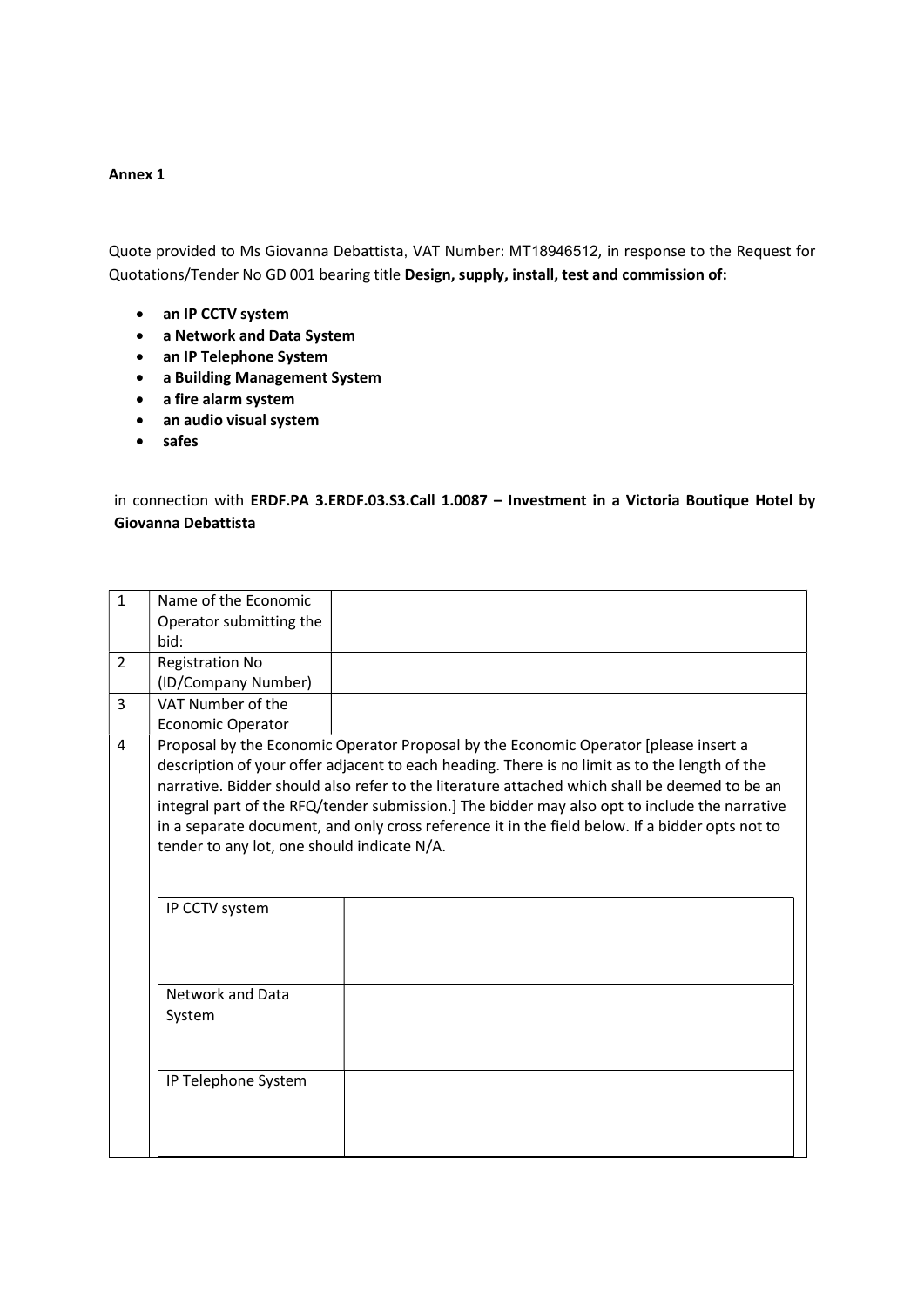|                | <b>Building Management</b><br>System         |                                                                                                                                                                                                                                                                                                                                                                                                                                                                                                                                                                                                                                                                                                                               |
|----------------|----------------------------------------------|-------------------------------------------------------------------------------------------------------------------------------------------------------------------------------------------------------------------------------------------------------------------------------------------------------------------------------------------------------------------------------------------------------------------------------------------------------------------------------------------------------------------------------------------------------------------------------------------------------------------------------------------------------------------------------------------------------------------------------|
|                | Fire Alarm System                            |                                                                                                                                                                                                                                                                                                                                                                                                                                                                                                                                                                                                                                                                                                                               |
|                | Audio Visual System                          |                                                                                                                                                                                                                                                                                                                                                                                                                                                                                                                                                                                                                                                                                                                               |
|                | Safes                                        |                                                                                                                                                                                                                                                                                                                                                                                                                                                                                                                                                                                                                                                                                                                               |
|                |                                              |                                                                                                                                                                                                                                                                                                                                                                                                                                                                                                                                                                                                                                                                                                                               |
| 5              | <b>Quote Validity</b><br>(Minimum 12 months) |                                                                                                                                                                                                                                                                                                                                                                                                                                                                                                                                                                                                                                                                                                                               |
| 6              | Warranty                                     |                                                                                                                                                                                                                                                                                                                                                                                                                                                                                                                                                                                                                                                                                                                               |
|                | (minimum 2 years)                            |                                                                                                                                                                                                                                                                                                                                                                                                                                                                                                                                                                                                                                                                                                                               |
| $\overline{7}$ | Declarations concerning<br>exclusion grounds | I hereby declare that I/the company I am entitled to represent                                                                                                                                                                                                                                                                                                                                                                                                                                                                                                                                                                                                                                                                |
|                |                                              | Do not fall under any of the grounds listed under Part VI of<br>LN352/2016.                                                                                                                                                                                                                                                                                                                                                                                                                                                                                                                                                                                                                                                   |
|                |                                              | Do not engage in any form of discrimination on the basis of sex,<br>gender, racial or ethnic origin, religion or belief, disability, age or<br>sexual orientation. Have policies to safeguarding individuals<br>/employees against victimization and/or harassment. Understand<br>that Ms Giovanna Debattista reserves the right to immediately stop<br>any agreement with any Contractor and hold such a contractor<br>liable for any losses which it may incur if following the signature of<br>the agreement for the supply of items as per present RFQ/Tender, it<br>transpires that such a declaration was not made in good faith<br>and/or the Contractor engages or has engaged in any such form of<br>discrimination. |
|                |                                              | Confirm that I shall abide with the terms and conditions of the<br>RFQ/Tender in respect of which I am submitting a quote<br>I confirm                                                                                                                                                                                                                                                                                                                                                                                                                                                                                                                                                                                        |
|                |                                              |                                                                                                                                                                                                                                                                                                                                                                                                                                                                                                                                                                                                                                                                                                                               |
| 8              |                                              | Quotations are to be submitted and shall be awarded including taxes/charges and any import<br>duties applicable but excluding VAT. Any discounts shall be included in the tender offer.<br>Discounts not thus included shall not be considered. The Contracting Authority shall correct any                                                                                                                                                                                                                                                                                                                                                                                                                                   |